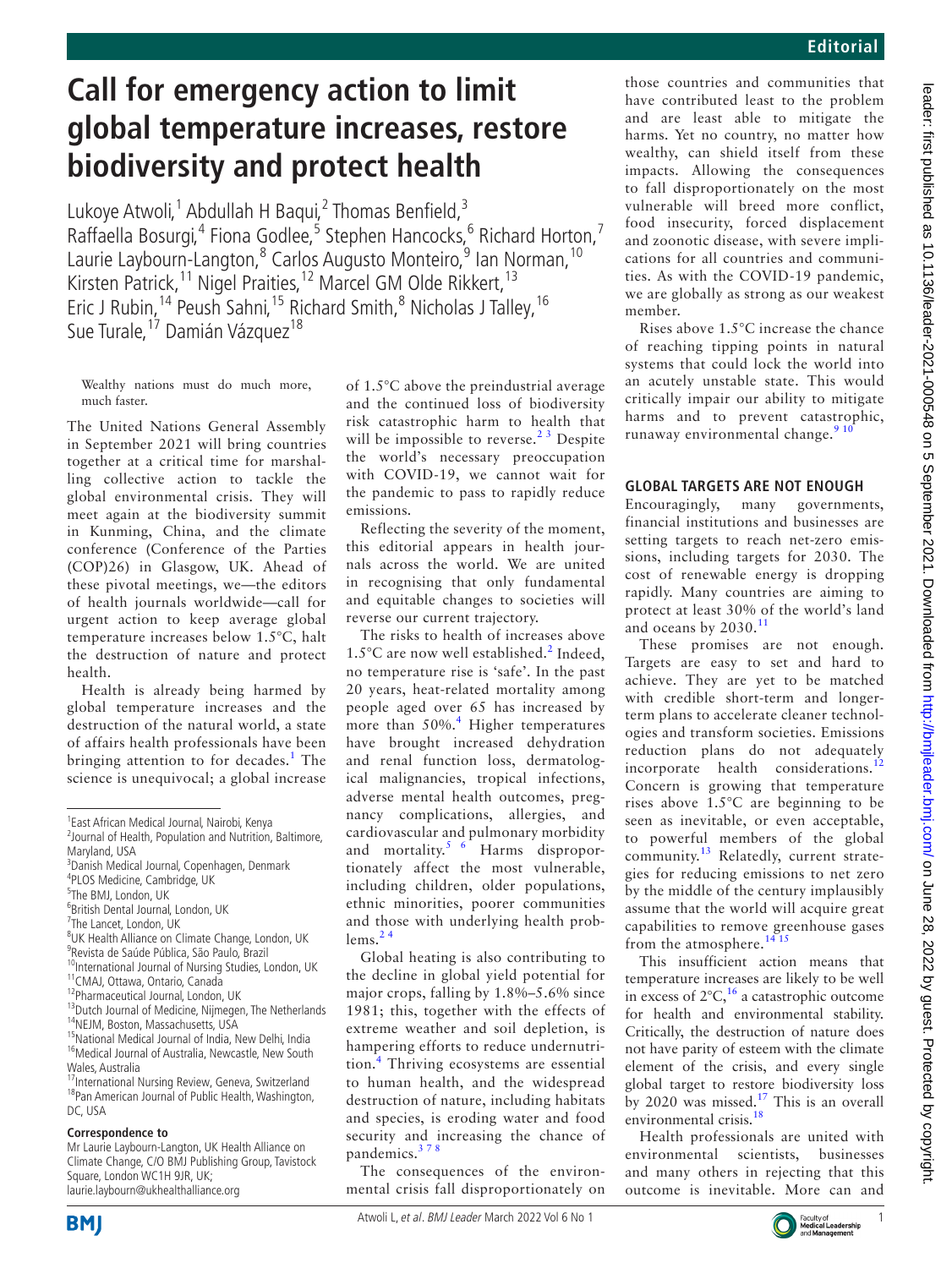must be done now—in Glasgow and Kunming—and in the immediate years that follow. We join health professionals worldwide who have already supported calls for rapid action.<sup>[1 19](#page-1-0)</sup>

Equity must be at the centre of the global response. Contributing a fair share to the global effort means that reduction commitments must account for the cumulative, historical contribution each country has made to emissions, as well as its current emissions and capacity to respond. Wealthier countries will have to cut emissions more quickly, making reductions by 2030 beyond those currently proposed $20$   $21$ and reaching net-zero emissions before 2050. Similar targets and emergency action are needed for biodiversity loss and the wider destruction of the natural world.

To achieve these targets, governments must make fundamental changes to how our societies and economies are organised and how we live. The current strategy of encouraging markets to swap dirty for cleaner technologies is not enough. Governments must intervene to support the redesign of transport systems, cities, production and distribution of food, markets for financial investments, health systems, and much more. Global coordination is needed to ensure that the rush for cleaner technologies does not come at the cost of more environmental destruction and human exploitation.

Many governments met the threat of the COVID-19 pandemic with unprecedented funding. The environmental crisis demands a similar emergency response. Huge investment will be needed, beyond what is being considered or delivered anywhere in the world. But such investments will produce huge positive health and economic outcomes. These include high-quality jobs, reduced air pollution, increased physical activity, and improved housing and diet. Better air quality alone would realise health benefits that easily offset the global costs of emissions reductions.<sup>[22](#page-2-9)</sup>

These measures will also improve the social and economic determinants of health, the poor state of which may have made populations more vulnerable to the COVID-19 pandemic.<sup>[23](#page-2-10)</sup> But the changes cannot be achieved through a return to damaging austerity policies or the continuation of the large inequalities of wealth and power within and between countries.

### **COOPERATION HINGES ON WEALTHY NATIONS DOING MORE**

In particular, countries that have disproportionately created the environmental crisis must do more to support low-income and middle-income countries to build cleaner, healthier and more resilient societies. High-income countries must meet and go beyond their outstanding commitment to provide \$100 billion a year, making up for any shortfall in 2020 and increasing contributions to and beyond 2025. Funding must be equally split between mitigation and adaptation, including improving the resilience of health systems.

Financing should be through grants rather than loans, building local capabilities and truly empowering communities, and should come alongside forgiving large debts, which constrain the agency of so many low-income countries. Additional funding must be marshalled to compensate for inevitable loss and damage caused by the consequences of the environmental crisis.

As health professionals, we must do all we can to aid the transition to a sustainable, fairer, resilient and healthier world. Alongside acting to reduce the harm from the environmental crisis, we should proactively contribute to global prevention of further damage and action on the root causes of the crisis. We must hold global leaders to account and continue to educate others about the health risks of the crisis. We must join in the work to achieve environmentally sustainable health systems before 2040, recognising that this will mean changing clinical practice. Health institutions have already divested more than \$42 billion of assets from fossil fuels; others should join them. $4$ 

The greatest threat to global public health is the continued failure of world leaders to keep the global temperature rise below 1.5°C and to restore nature. Urgent, society-wide changes must be made and will lead to a fairer and healthier world. We, as editors of health journals, call for governments and other leaders to act, marking 2021 as the year that the world finally changes course.

**Funding** The authors have not declared a specific grant for this research from any funding agency in the public, commercial or not-for-profit sectors.

**Editor's note** This editorial is being published simultaneously in many international journals. Please see the full list here: [https://www.bmj.com/content/](https://www.bmj.com/content/full-list-authors-and-signatories-climate-emergency-editorial-september-2021) [full-list-authors-and-signatories-climate-emergency](https://www.bmj.com/content/full-list-authors-and-signatories-climate-emergency-editorial-september-2021)[editorial-september-2021](https://www.bmj.com/content/full-list-authors-and-signatories-climate-emergency-editorial-september-2021)

**Competing interests** FG serves on the executive committee for the UK Health Alliance on Climate Change and is a trustee of the Eden Project. RS is the chair of Patients Know Best, has stock in UnitedHealth Group, has done consultancy work for Oxford Pharmagenesis and is chair of the Lancet Commission on the Value of Death.

**Patient and public involvement** Patients and/or the public were not involved in the design, or conduct, or reporting, or dissemination plans of this research.

**Patient consent for publication** Not required.

**Provenance and peer review** Commissioned; internally peer reviewed.



**Open access** This is an open access article distributed in accordance with the Creative Commons Attribution 4.0 Unported (CC BY 4.0) license, which permits others to copy, redistribute, remix, transform and build upon this work for any purpose, provided the original work is properly cited, a link to the licence is given, and indication of whether changes were made. See: [https://creativecommons.org/licenses/by/](https://creativecommons.org/licenses/by/4.0/) [4.0/](https://creativecommons.org/licenses/by/4.0/).

© Author(s) (or their employer(s)) 2022. Re-use permitted under CC BY. Published by BMJ.



**To cite:** Atwoli L, H Baqui A, Benfield T, et al. BMJ Leader 2022;**6**:1–3.

Received 13 August 2021 Accepted 16 August 2021 Published Online First 5 September 2021

BMJ Leader 2022;**6**:1–3. doi:10.1136/leader-2021-000548

### **REFERENCES**

- <span id="page-1-0"></span>In support of a health recovery. Available: [https://](https://healthyrecovery.net) [healthyrecovery.net](https://healthyrecovery.net)
- <span id="page-1-1"></span>2 Intergovernmental panel on climate change. summary for policymakers. in: global warming of 1.5°C. An IPCC special report on the impacts of global warming of 1.5°C above pre-industrial levels and related global greenhouse gas emission pathways, in the context of strengthening the global response to the threat of climate change, sustainable development, and efforts to eradicate poverty, 2018. Available:<https://www.ipcc.ch/sr15/>
- <span id="page-1-4"></span>3 Intergovernmental Science-Policy platform on biodiversity and ecosystem services. summary for policymakers: the global assessment report on biodiversity and ecosystem services, 2019. Available: [https://ipbes.net/sites/default/files/2020-02/](https://ipbes.net/sites/default/files/2020-02/ipbes_global_assessment_report_summary_for_policymakers_en.pdf) [ipbes\\_global\\_assessment\\_report\\_summary\\_for\\_](https://ipbes.net/sites/default/files/2020-02/ipbes_global_assessment_report_summary_for_policymakers_en.pdf) [policymakers\\_en.pdf](https://ipbes.net/sites/default/files/2020-02/ipbes_global_assessment_report_summary_for_policymakers_en.pdf)
- <span id="page-1-2"></span>4 Watts N, Amann M, Arnell N, et al. The 2020 report of the Lancet countdown on health and climate change: responding to converging crises. [Lancet](http://dx.doi.org/10.1016/S0140-6736(20)32290-X) 2021;397:129–70.
- <span id="page-1-3"></span>5 Rocque RJ, Beaudoin C, Ndjaboue R, et al. Health effects of climate change: an overview of systematic reviews. **[BMJ Open](http://dx.doi.org/10.1136/bmjopen-2020-046333) 2021**;11:e046333.
- 6 Haines A, Ebi K. The imperative for climate action to protect health. [N Engl J Med](http://dx.doi.org/10.1056/NEJMra1807873) 2019;380:263–73.
- 7 United Nations Environment Programme and International Livestock Research Institute. Preventing the next pandemic: zoonotic diseases and how to break the chain of transmission, 2020. Available: [https://72d37324-5089-459c-8f70-271d19427cf2.](https://72d37324-5089-459c-8f70-271d19427cf2.filesusr.com/ugd/056cf4_b5b2fc067f094dd3b2250cda15c47acd.pdf)